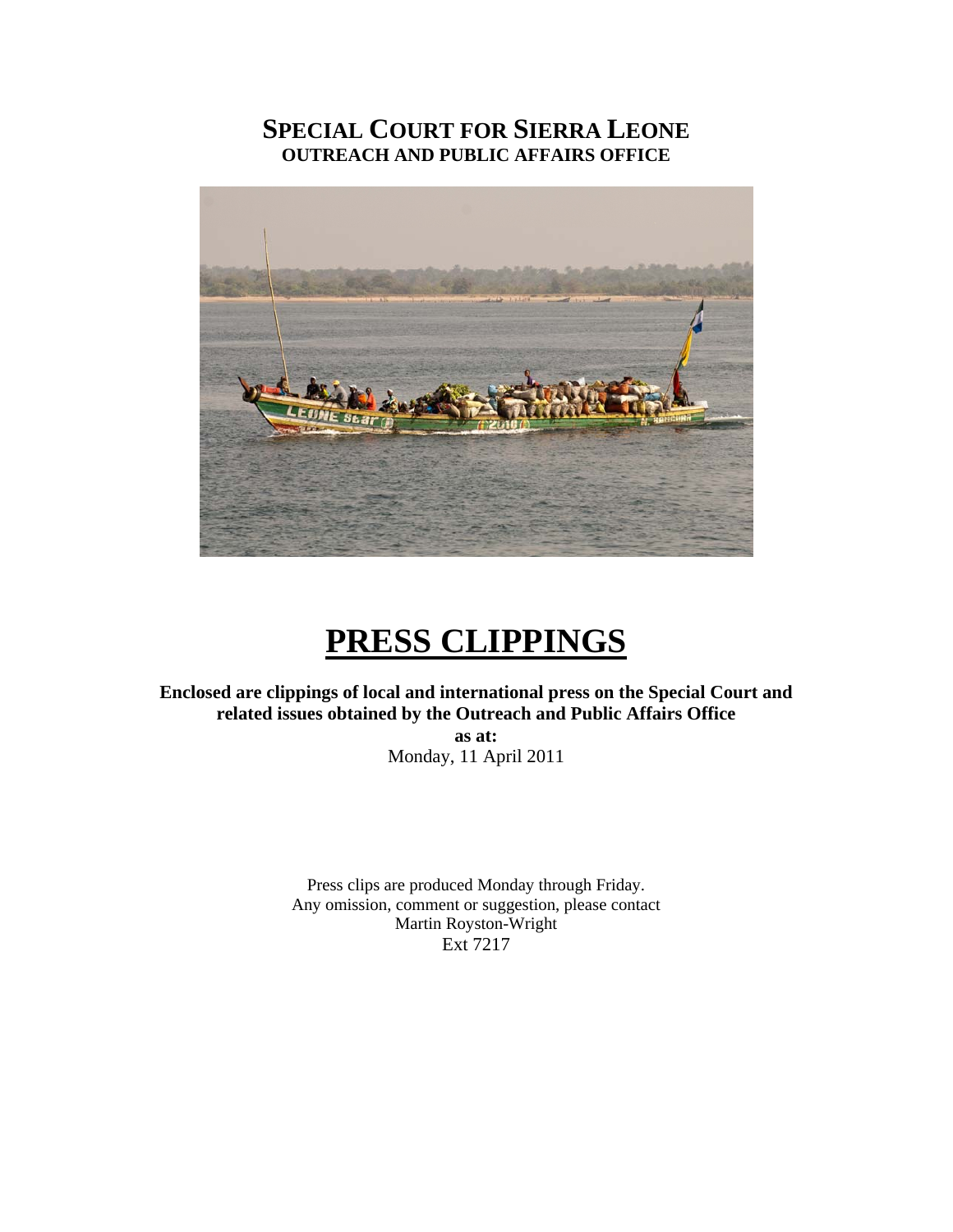| <b>International News</b>                                                                  |             |
|--------------------------------------------------------------------------------------------|-------------|
| University of Ulster to Honour High Achievers / University of Ulster                       | Page 3      |
| Ocampo Facing Uphill Task as Kenya Suspects Hire Top-Notch Foreign Lawyers / The Standard  | Pages 4-5   |
| Arusha Commemorates Genocide Against Tutsis / Hirondelle News Agency                       | Page 6      |
| Erlinder v. Kagame, Case Continued in the Court of Public Opinion / Global Research        | Pages 7-8   |
| Exhibition About the History of Genocide Set up in Kigali Stadium / Hirondelle News Agency | Page 9      |
| Kenyan Lawmaker Plans Homecoming for ICC Suspects / Voice of America / Voice of America    | Page 10     |
| We Should Allow The Hague to Run its Course Because We Chose It / The Standard             | Pages 11-12 |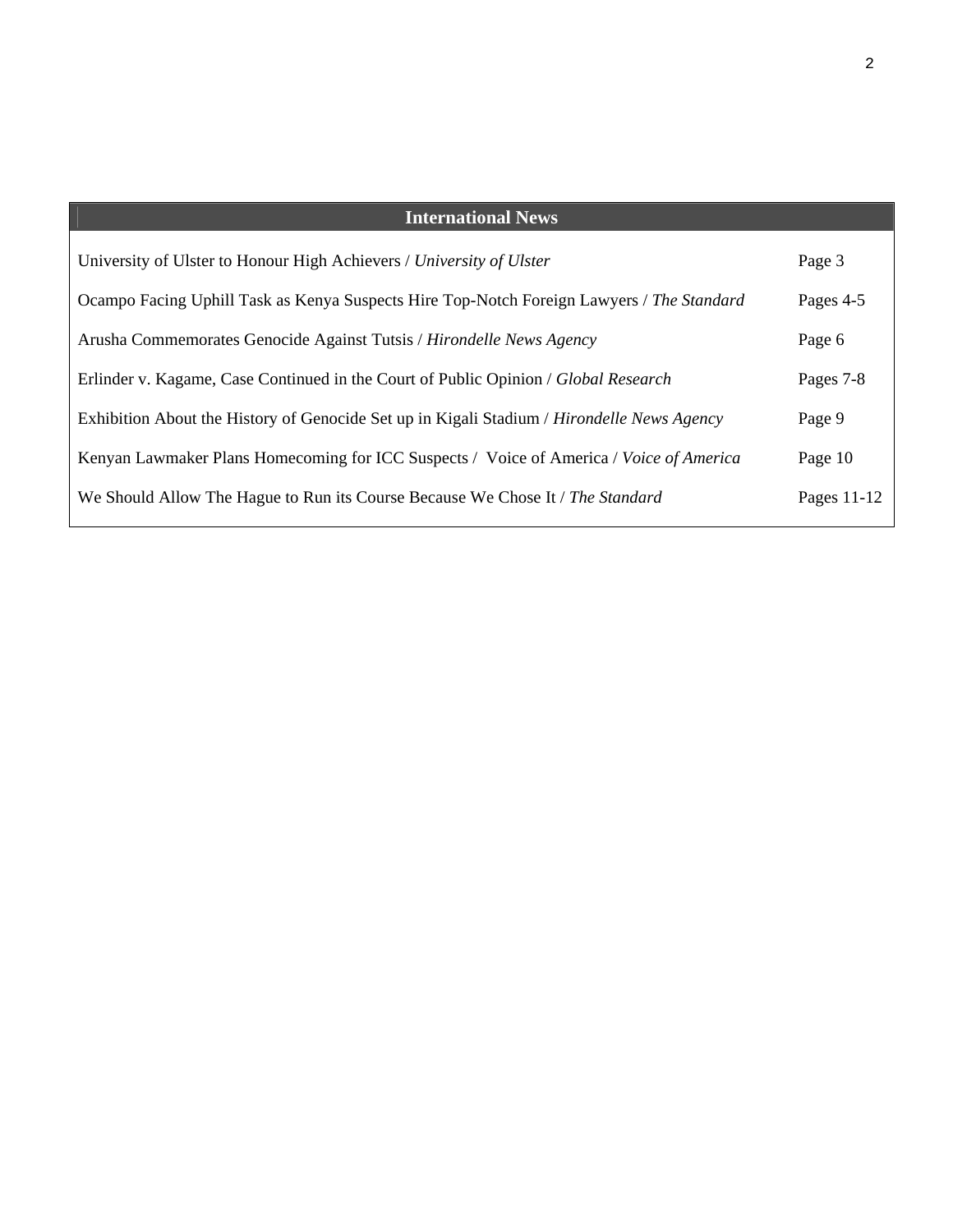### University of Ulster Sunday, 10 April 2011

#### **University of Ulster to Honour High Achievers**

Leading figures in sport, business, broadcasting, the health and legal professions are among those who will be honoured by the University of Ulster at graduation ceremonies this summer.

Liverpool Football Club manager Kenny Dalglish, US Open champion Graeme McDowell, broadcaster Miriam O'Callaghan and actress Susan Lynch are just some of the distinguished public figures who will receive honorary doctorates at ceremonies in Coleraine, Belfast and Londonderry.

The University of Ulster will award honorary doctorate to:

#### **:: Teresa Doherty, LLD for services to the promotion of human rights and humanitarian law**

In a legal career spanning 33 years, Justice Teresa Doherty has been a leading figure in international human rights law and is the Presiding Judge in the Special Court for Sierra Leone. She began practicing law in Northern Ireland in 1976 before pursuing her career in Papua New Guinea. In 1987, she was appointed a Principal Magistrate there and a year later become the first woman to hold high judicial office in the country as a judge in the Supreme and National Courts. In 1998, she returned to private law practice in Northern Ireland where she worked until 2003. Since 2002, she has served as a Life Sentence Review and Parole Commissioner in Northern Ireland. From 2003-5, Justice Doherty served as a Judge of the High Court and the Court of Appeal of Sierra Leone. In 2005, she was appointed by the UN Secretary General to the Special Court for Sierra Leone which is looking into violations of human rights law in the country since November 1996.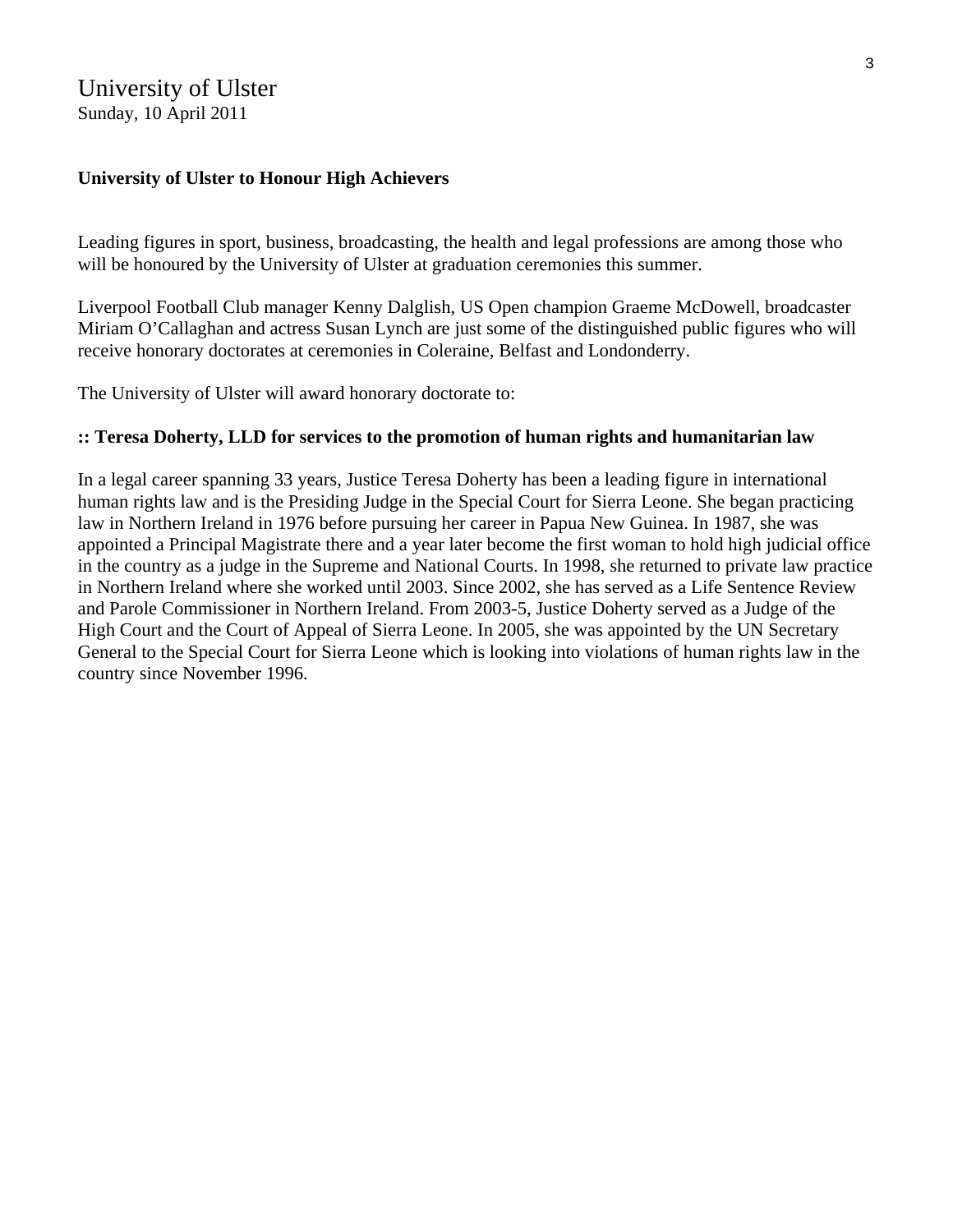The Standard Sunday, 10 April 2011

#### **Ocampo facing uphill task as Kenya suspects hire top-notch foreign lawyers**

#### Evelyn Kwamboka

The International Court prosecutor Luis Moreno-Ocampo has an uphill task ahead of him following the decision by some of the suspects to hire foreign lawyers.

†The lawyers mainly from Britan and Canada have a vast experience in international criminal law and have seen some suspects charged with crimes against humanity set free by the court.

It is some of these lawyers who stole the show when the Ocampo six made their appearance before the Pre-Trial Chamber II last week.

They are working hand in hand with some lawyers who opted to sit in the public gallery instead of joining their clients in the Chamber.

Documents obtained by The Standard from the ICC registry indicate the foreign defence lawyers have a vast experience from defending Iraq, DRC Congo, Croatia, Bosnia, Liberia, Sudan and Rwanda suspects.

Given the weighty allegations against Eldoret North MP William Ruto, the legislator was forced to hire the services of British barrister David Hooper at last minute.

Mr Hooper arrived at the Chamber to defend his client before a three-judge bench presided by Bulgarian judge, Lady Justice Ekaterina Trendafilova, before filing the power of attorney at the ICC registry as required by the law.

Ruto informed the court orally that he had hired the barrister's services as the lead counsel in his team.

The barrister, who starred the April 7 appearance of the Ocampo six before the Chamber, is representing Congo's Germain Katanga. Katanga is alleged to have been the commander for the Partriotic Resistance Force in Ituri.

The suspect was arrested and transferred to the court pursuant to a warrant that was issued under seal on July 2, 2007 by Pre-Trial Chamber I.

Katanga is charged with war crimes and crimes against humanity. His charges have since been confirmed by the court. His case is the second in connection with the crimes against humanity committed in DRC. The first DRC case touches on Mr Thomas Lubanga.

Civil Service boss Francis Muthaura is banking on Mr Karim Khan, who is currently representing Sudan's Mr Abdallah Banda. Banda is charged along with Saleh Jerbo and other commanders in connection with attacks that were directed against the compound of the African Union mission in Sudan on the evening of September 29, 2007. †

Khan, who is ICC's Disciplinary Appeals Board permanent member, led former Liberian president Charles Taylor's defence team, for crimes committed in Sierra Leone.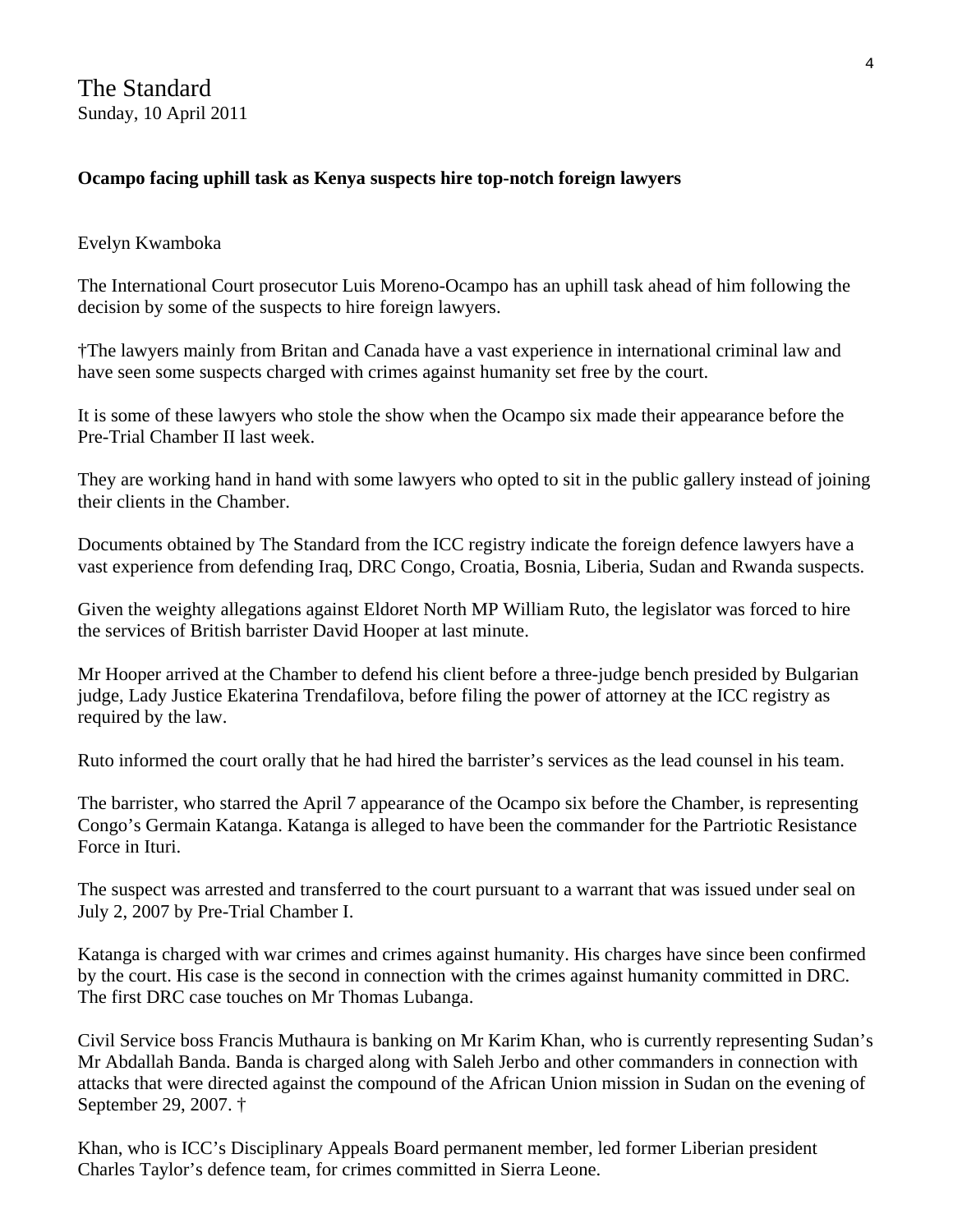Other cases handled by the barrister include those against Yugoslavia's Fatmir Libaj and that against Bahar Garda who was the first rebel leader to voluntarily surrender to ICC on allegations of war crimes arising out of the situation in Darfur.

Former Police Commissioner Hussein Ali†has hired the services of†Canadian and†American lawyers.

American lawyer†Mr Gregory W Kehoe who advised the Iraqi Special Tribunal formed to prosecute Saddam Hussein, is to work hand in hand with Mr John Philpot.

Mr Kehoe currently represents Croatian General Ante Gotovina, who was indicted by the International Criminal Tribunal for leading a military operation in 1995 known as "Operation Storm."

The trial commenced on March 11, 2008 at The Hague, Netherlands and final arguments completed on September 1, 2010.

Mr Kehoe won the conviction of Bosnian General Tihomir Blaskic, charged with war crimes that included the massacre of Muslim women and children, International War Crimes Tribunal, Former Yugoslavia, The Hague, Netherlands, 1995-1999.

Philpot, a senior Canadian criminal litigation attorney, serves as a defence counsel at the International Criminal Tribunal for Rwanda (ICTR).

He represented a brother in-law to former Rwandan President Juvenal Habyarimana, Mr Protais Zigiranyizar, who was charged with genocide.

Mr Protais Zigiranyizaro is now a free man. He was acquitted on appeal on November 16, 2009.

Philpot was allowed by the court to represent Jean-Paul Akayesu who had gone on a nine-day hunger strike in 1998.

Akayesu was judged guilty of genocide and crimes against humanity for acts he engaged in and oversaw while mayor of the Rwandan town of Taba.

Finance minister Uhuru Kenyatta has no local representative. He has Mr Stephen Kay QC, Ms Gillian Higgings and Benjamin Joyes on his list.

Uhuru's first two lawyers were defence counsels in the case against Yugoslavian President Slobodan Milosevick.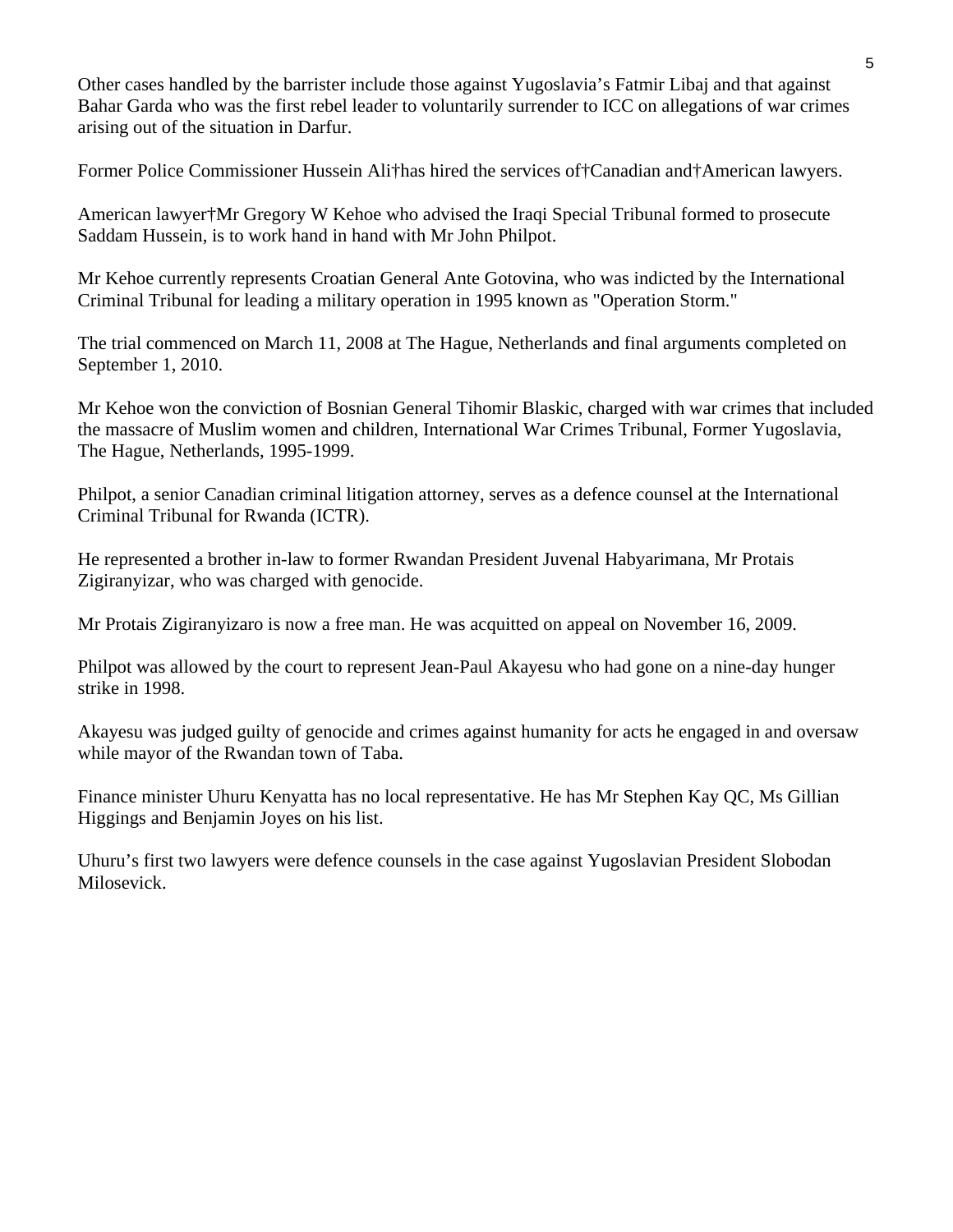## Hirondelle News Agency

Monday, 11 April 2011

#### **Arusha commemorates genocide against Tutsis**

The Rwandan community in Arusha which is the seat for the International Criminal Tribunal for Rwanda (ICTR) and the East African Community (EAC) Thursday organized a solidarity walk to commemorate the 17th Rwandan genocide against Tutsis.

The solidarity walk which drew over 2,000 people, mostly Tanzanians students commenced from the main stadium in town and ended up at the Arusha International Conference Centre (AICC). Addressing the gathering, Chief Guest, the outgoing EAC, Secretary General, Ambassador Juma Mwapachu commended Rwanda for having recovered hope and prosperity after the 1994 genocide.

''Never again shall Rwanda and us all course genocide to happen again... There is no revenge more complete than forgiveness,'' he said.

Interview by Hirondelle News Agency, James Temu, a student of information technology said the crimes of genocide touches the entire humanity. ''Of course Tutsis were the most affected but the 1994 genocide affected all Rwandans, all Tanzanians, all Africans and the rest of humanity,'' he said in Kiswahili.

Genocide commemorations have been organized in Rwanda and in all its embassies in the world.

#### NI/ER/GF

© Hirondelle News Agency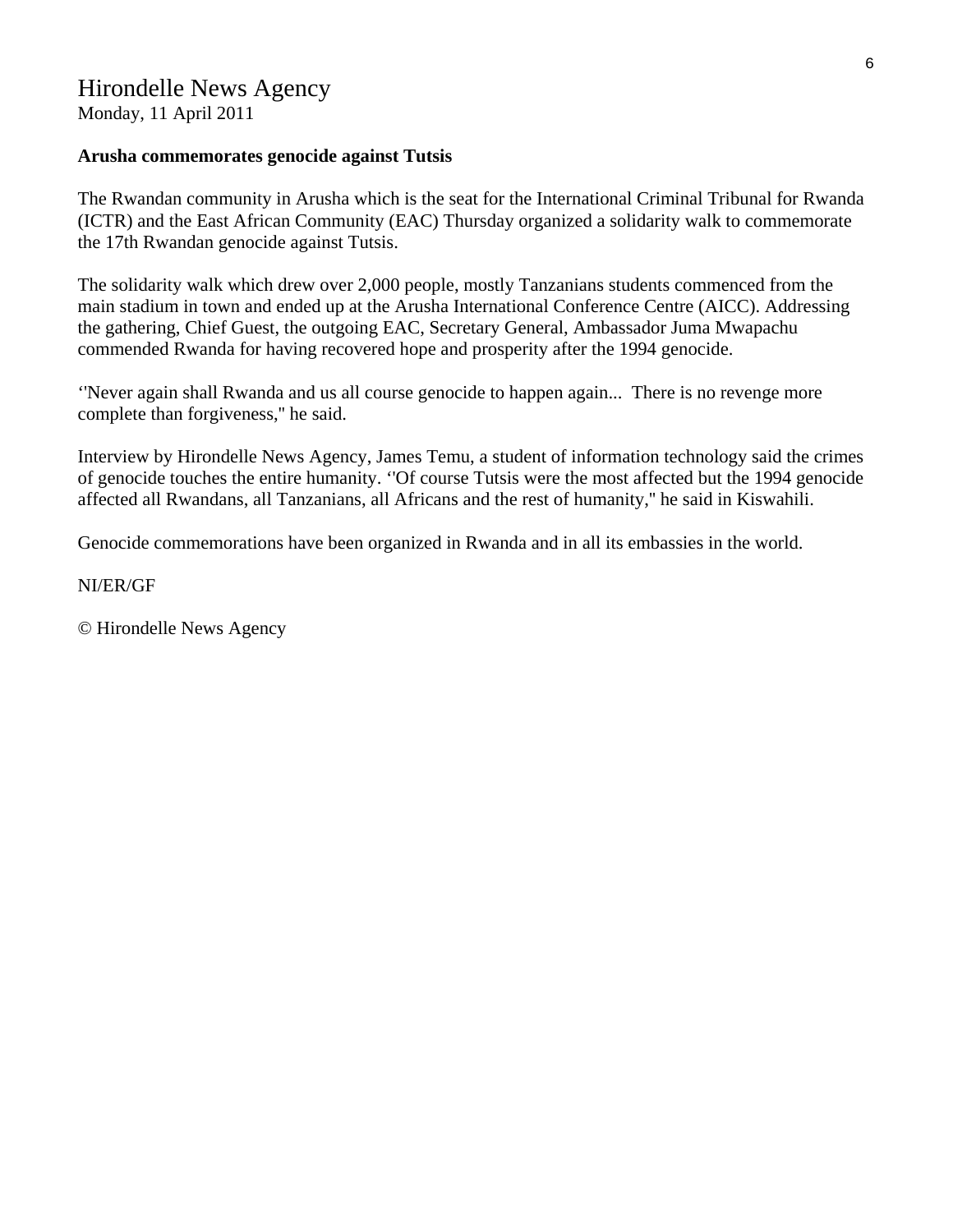Global Research Sunday, 10 April 2011

#### **Rwanda Genocide: Erlinder v. Kagame, Case Continued in the Court of Public Opinion**

By Ann Garrison and Peter Erlinder

*Law Professor and former National Lawyers Guild President Peter Erlinder's case against Rwandan President Paul Kagame continues in the court of public opinion, with Erlinder refusing to return to work at the International Criminal Tribunal on Rwanda, for fear Kagame might have him assassinated. Erlinder has also published an 80-page analysis of documents which he says prove Kagame's culpability for the Rwanda Genocide and ensuing Congo Wars. KPFA Weekend News spoke to him on Saturday, 04- 09-2011.*



*Rwanda Genocide, 1994.*

*KPFA Weekend News Anchor David Rosenberg: April 6th was the 17th anniversary of events that triggered the massacres that the world came to know as the Rwanda Genocide. The history of the 1994 genocide and the ensuing war in Rwanda's resource rich neighbor, the Democratic Republic of Congo, are fiercely disputed by a growing number of scholars, journalists, and human rights investigators, and by Rwandan and Congolese opposition leaders, genocide survivors, exiles, and refugees. [Victoire Ingabire](http://en.wikipedia.org/wiki/Victoire_Ingabire_Umuhoza)  [Umuhoza,](http://en.wikipedia.org/wiki/Victoire_Ingabire_Umuhoza) Rwanda's 43-year-old opposition leader, and mother of three, remains in Rwanda's 1930 maximum security prison, charged with terrorism and disputing the official Rwanda Genocide history. And, William Mitchell Law Professor and former National Lawyers Guild President [Peter Erlinder](http://www.wmitchell.edu/academics/faculty/erlinder.asp) has now published an 80-page, footnoted and documented report, in the DePaul University Law School's Journal of Justice, in which he argues that Rwandan President Paul Kagame and his Rwandan Patriotic Front regime bear responsibility for the Rwanda Genocide and Congo Wars.*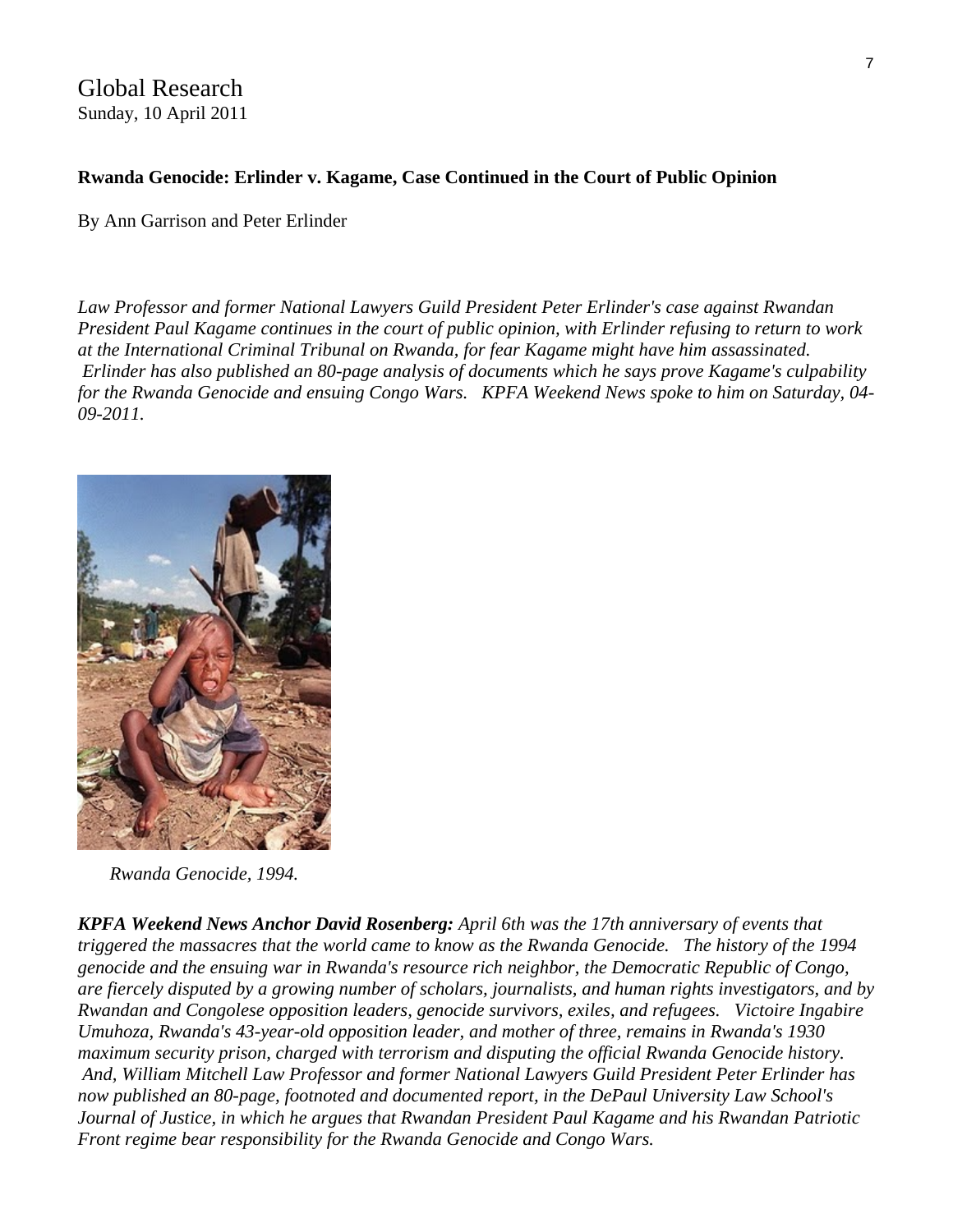*Last year Kagame arrested and imprisoned Erlinder in Rwanda, after he had traveled there to defend Ingabire, and last week the International Criminal Tribunal on Rwanda came close to sanctioning him for refusing to return to Arusha, Tanzania, to defend another client. Erlinder had said that he would not return because Kagame's Rwandan Patriotic Front agents might well assassinate, kidnap, or disappear him if he did. The court did not acknowledge Erlinder's claim that his life would be in danger in Arusha, but they did excuse him after his doctor reported that he suffers from post traumatic stress syndrome as a consequence of his arrest and imprisonment in Rwanda last year.*

*KPFA's Ann Garrison spoke to Professor Erlinder by phone from his office at William Mitchell College of Law, in St. Paul, Minneapolis*:

### **TRANSCRIPT**

**Ann Garrison:** Peter Erlinder, this story is still obscure to many KPFA listeners. Could you explain why Paul Kagame, the President of Rwanda, would conceivably want to assassinate, kidnap, or disappear you?

**Peter Erlinder:** Well, during my work at the UN Tribunal, I had an opportunity to have access to the previously secret United Nations files that were kept by UN personnel in Rwanda during the time that's known as the genocide. And those documents tell a completely different story than the story the world has heard about what happened in Rwanda during that time. Also I was able to link that to US documents from the State Department, the CIA and the Pentagon and the documents from other countries. And I used those documents to defend my client and he and other military officers were acquitted of the charge of conspiracy to commit genocide, which means there was no plan on the part of the previous government and military.

**Ann Garrison:** And do the documents that you've assembled demonstrate that President Kagame and the Rwandan Patriotic Front regime are most responsible for the mass slaughter of 1994 which came to be the principle justification of the Kagame regime?

**Peter Erlinder:** Yeah, what the documents show is that the RPF were the dominant military power in Rwanda. They were responsible for assassinating the Rwandan and Burundian Presidents, which touched off the mass violence. They were in a position to stop the mass violence and didn't do so because of their desire to win the war. And then once they did seize power continued carrying out violence against civilians.

**Ann Garrison:** And what do those documents that you've assembled say about the ensuing Congo War?

**Peter Erlinder:** Well, the documents make clear that the RPF went on to carry out an invasion of the eastern Congo along with Uganda and then essentially to control the eastern Congo, which they do to this day. And that was accomplished because of ongoing support from the Pentagon, and then, unfortunately, it becomes clear that this support was covered up as the ICTR began to develop.

**Ann Garrison:** Links to Professor Erlinder's report on the Rwanda Genocide and Congo War can be found on the websites of the [San Francisco Bay View](http://sfbayview.com/2011/the-united-nations-ad-hoc-tribunal-for-rwanda-ictr-tpir-international-justice-or-judicially-constructed-victors%E2%80%99-impunity/) [and AfrobeatRadio.net.](http://afrobeatradio.net/2011/04/10/the-united-nations-ad-hoc-tribunal-for-rwanda-ictr-tpir-international-justice-or-judicially-constructed-victors-impunity/) *For Pacifica, KPFA andAfrobeatRadio, I'm Ann Garrison.*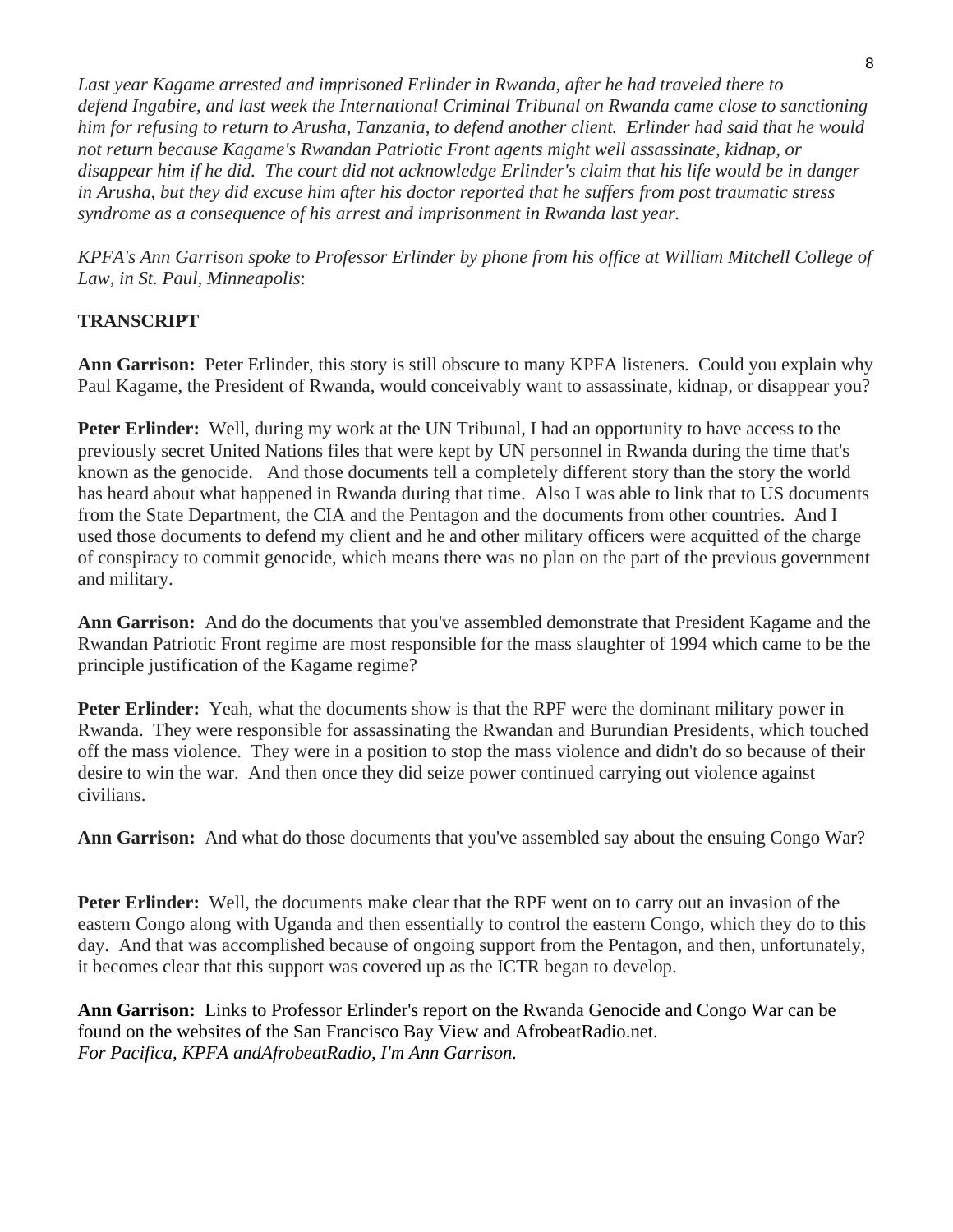## Hirondelle News Agency

Thursday, 7 April 2011

#### **Exhibition about the history of genocide set up in Kigali stadium**

Celebrating the 17th anniversary of the genocide, Rwanda has set up in April its first giant exhibition on the history of the massacres in Kigali stadium.

 "I lost my life in the genocide" reads the inscription at the entrance of the exhibition, next to a big picture of a 7-year old killed on April 11, 1994.

The kid had promised his family that he would become a doctor. When he saw militiamen and gendarmes getting closer to the place where he stood, he told his mother: "Don't worry, the UNAMIR will save us", a guide explains to the visitors.

This kid was one out of around 5.000 Tutsis who had sought refuge at the ETO school in Kigali. They were finally let alone by the Belgian contingent of the UNAMIR, then killed by the Interahamwe.

The exhibition also shows examples of hate speeches delivered before the genocide, in the extremist newspaper Kangura or on Radio Télévision libre des milles collines (RTLM), and pictures of road-blocks made of human bodies, militiamen holding tools and weapons, churches filled with slaughtered people.

The exhibition also shows pictures of a few Hutus who saved Tutsis, risking their own lives.

Then, images of the RPF taking control of the situation and stopping the genocide are displayed.

Tough images of the life after genocide for people contaminated by the HIV can also be seen in the stadium, as well as pictures presenting the work of the ICTR and of gacaca justice.

At last, "a picture of hope" figures Rwanda rising from the ashes while a local documentary, "Dreams of future", shows survivors testifying that future sounds promising.

The exhibition will be open until the end of April.

SRE/ ER/GF

© Hirondelle News Agency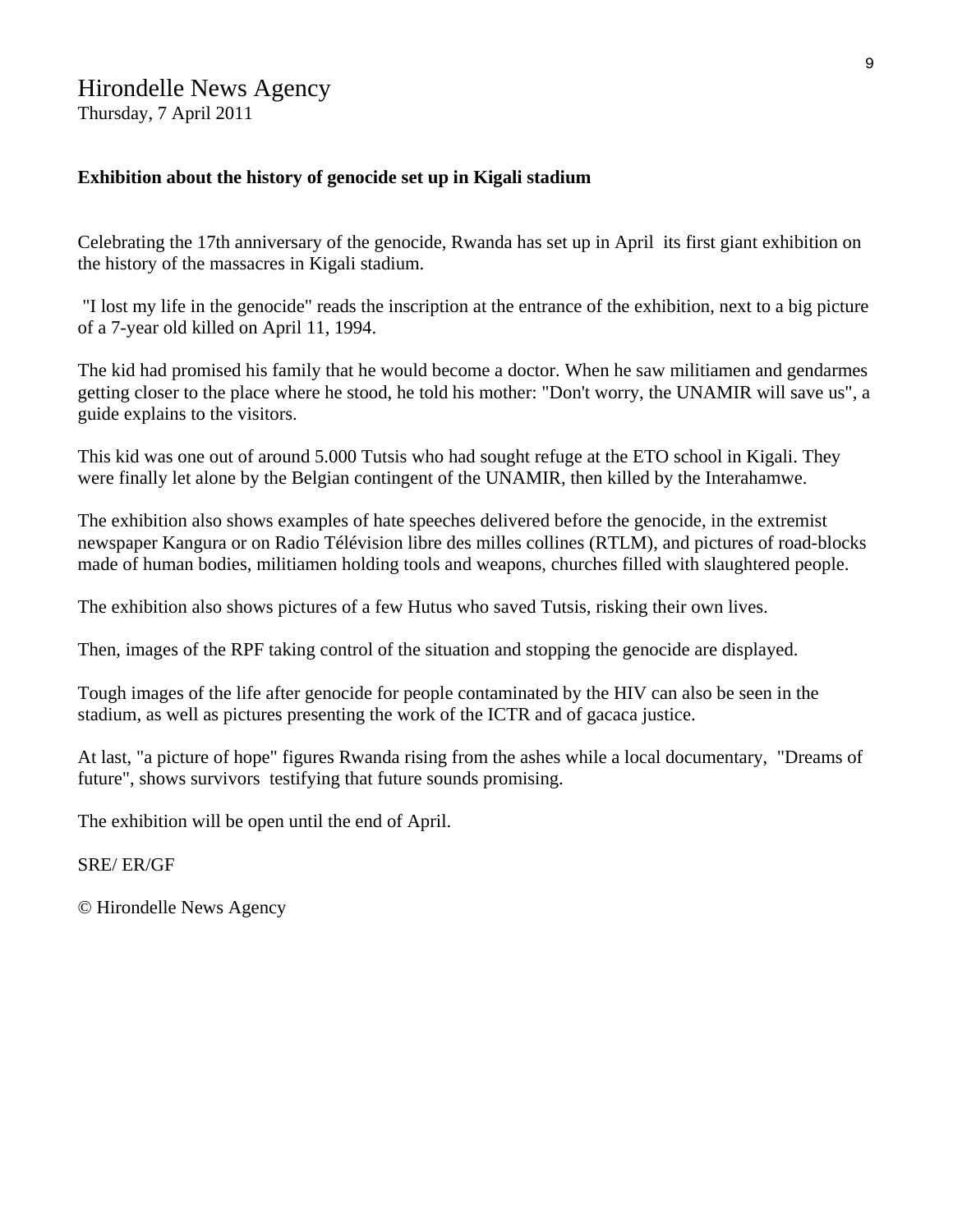#### **Kenyan Lawmaker Plans Homecoming for ICC Suspects**

#### Peter Clottey

A Kenyan lawmaker says a "homecoming prayer rally," which is scheduled for Monday, will be attended by the six suspects accused by the International Criminal Court (ICC) of masterminding the country's 2007 post-election violence. The violence left more than 1300 people dead.

Charles Keter, who traveled in support of the accused to The Hague, denies concerns that the rally aims to politicize as well as divert attention from the alleged crimes committed by the six suspects. The rally is expected to be held at the Uhuru Park in Kenya's capital, Nairobi.

"Today, we are retuning home from having been to The Hague and, after that, we are going to have prayers at the Uhuru Park, which has been planned. This is a follow-up to the first, which we had before we traveled to the Netherlands," said Keter.

'So, we are just basically going to say 'Thank you' to the people who have been praying for us, and then they say 'Thank you' to us, and then chat [about] the way forward for the next few months," he added.

Organizers of the homecoming prayer rally say there will be a procession from Jomo Kenyatta International Airport to Uhuru Park through Jogoo Road. The main rally will kick-off at 11.30am and end at 6.30pm [local Kenyan time].

But, some political analysts have expressed concern that the rally could take on an ethnic dimension, which they say will contradict the court's warning that the suspects should not engage in activities that may inflame tensions.

"We have been having prayers before and those people who have been criticizing are the same people [who] will never say anything good…We are not politicizing any issue. We have never politicized and we are not [going to do that]. We are basically going for prayers," said Keter.

"Everybody is welcome for prayers. It is not ethnic [because] we have people from divergent backgrounds and that is why you can see from the MPs [Members of Parliament] who are here are not from one group. It cuts across the section of the country. We have MPs from the coast, from [the] west, from Rift Valley, from central and from everywhere. So, it is not ethnic [based]," he added.

The ICC chief prosecutor, Luis Moreno-Ocampo, named the six Kenyan suspects in December and asked them to appear voluntarily at the Hague-based court. They appeared before the court Thursday and Friday to face charges that include murder, rape and persecution.

The six suspects that appeared include Finance Minister Uhuru Kenyatta, Industrialization Minister Henry Kosgey and suspended Education Minister William Ruto. The others are the Secretary to the Cabinet, Francis Kirimi Muthaura, former police chief Mohammed Hussein Ali and radio executive Joshua Arap Sang.

The court is expected to decide by September 1st whether the charges will proceed.

The U.N. Security Council, reacting to a request by Kenya's U.N. representative, refused to suspend the cases against the six Kenyans.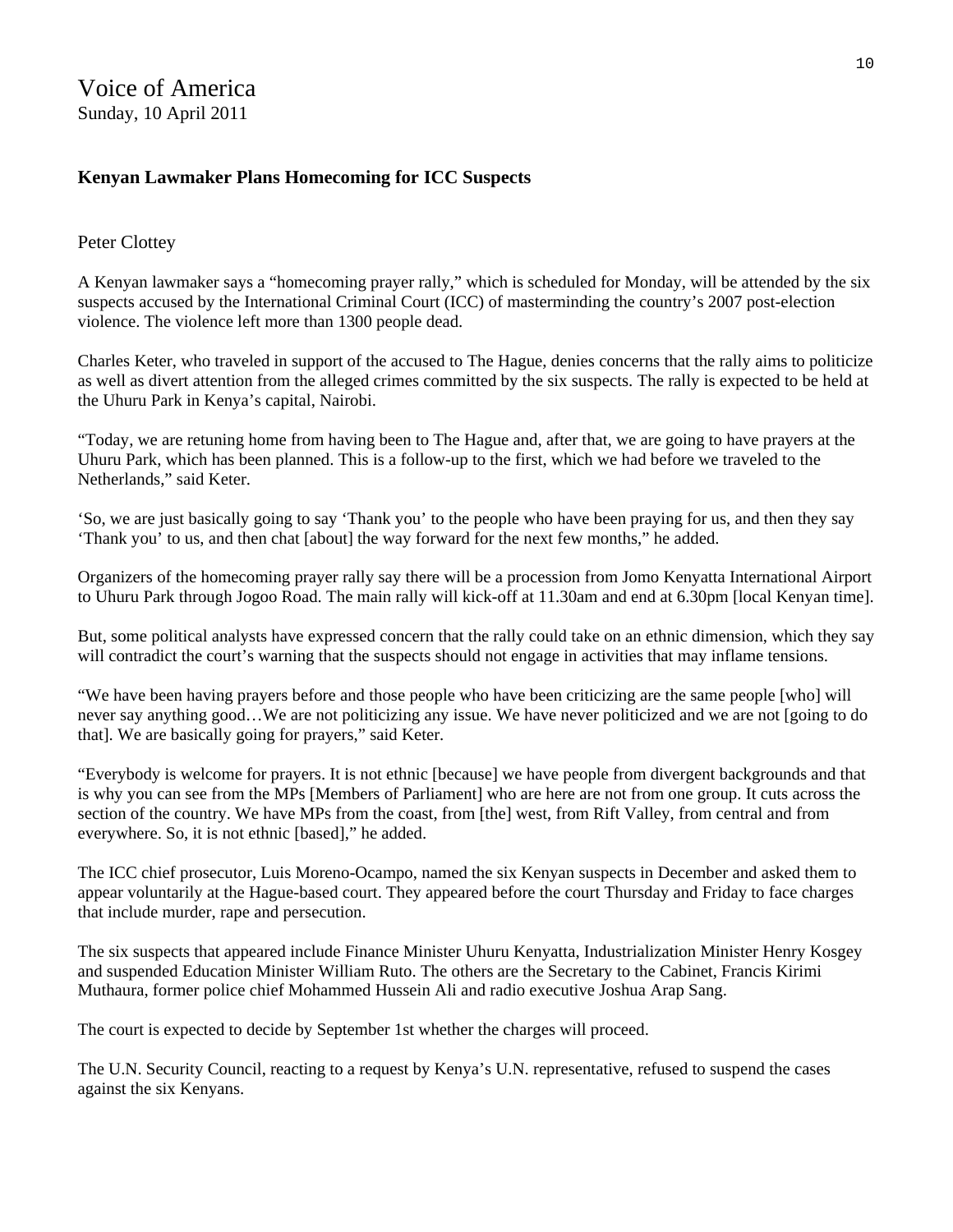The Standard Sunday, 9 April 2011

#### **We should allow The Hague to run its course because we chose it**

#### Donald B Kipkorir

On April 7 and 8, Kenya crossed the Rubicon of international law by having six of her sons appear before the Pre-Trial Chamber of The International Criminal Court. Escorting the 'Ocampo Six', were MPs cheering them on and our own Attorney General.

Even at this late hour, our Government is still making attempts to stop the ICC from proceeding with the prosecutions. The history of ICC and our voluntary accession to the Rome Treaty militates against the Government's intention. It is time, we ask AG Amos Wako to focus his remaining tenure in preparing hand-over notes to the next holder of the office and not engaging in pyrrhic actions at The Hague.

The ICC arose from the ashes of the debilitating World War II. The victorious Allied Powers led by America wanted to punish the losing Nazi and Japanese armies. Military Tribunals were established in Nuremburg and Tokyo where the military commanders of Germany and Japan were hauled before and charged with violating the laws and custom of war and armed conflict.

The massacres and killings of innocents later in the defunct Yugoslavia and Rwanda led to the establishment of the International Criminal Tribunal for the Former Yugoslavia and the International Criminal Tribunal For Rwanda that are still on-going. These four tribunals have established the jurisprudence on what entails international crimes and the law relating to their investigations, prosecutions and convictions.

Cognizant that there always will be tyrants who in pursuit of their political ambitions will sacrifice innocent people, the world in universal concurrence established the ICC by the adoption of the Rome Statute in July 17, 1998. One hundred and fourteen countries, Kenya included, acceded to the treaty.

And by own volition, we domesticated the Rome Treaty in December 30, 2008. By our accession and ratification, we bound ourselves to the provisions of The Rome Treaty. Our multiple attempts at undermining the treaty are the apogee of hubris compounded with hypocrisy. We are so impatient to undermine it that we even fail to follow the roadmap to pull out of ICC that is set out in the treaty.

Following post-election violence after the disputed 2007 General Election, we begged the world to intervene and they obliged. As part of our healing and reconciliation, we commissioned Justice Philip Waki to conduct an inquiry and make recommendations. Waki completed his report, which again we all praised. In January 27, 2009, The Waki Report was unanimously adopted by Parliament and thus obligating all to actualise its recommendations.

Waki gave us timeline to establish a local tribunal to prosecute post-election violence masterminds and perpetrators and that in default the ICC would step in. Parliamentary records show that the Government or parts of it, and also Imenti Central MP Gitobu Imanyara made several attempts to establish a local tribunal.

The records further show that the attempts were defeated by vote or lack of quorum. Then, MPs conflicting intentions converged: Most MPs across party lines preferred the ICC. What a reversal in interests. And politicians want us to believe that ICC was imposed on us. We had over two years to